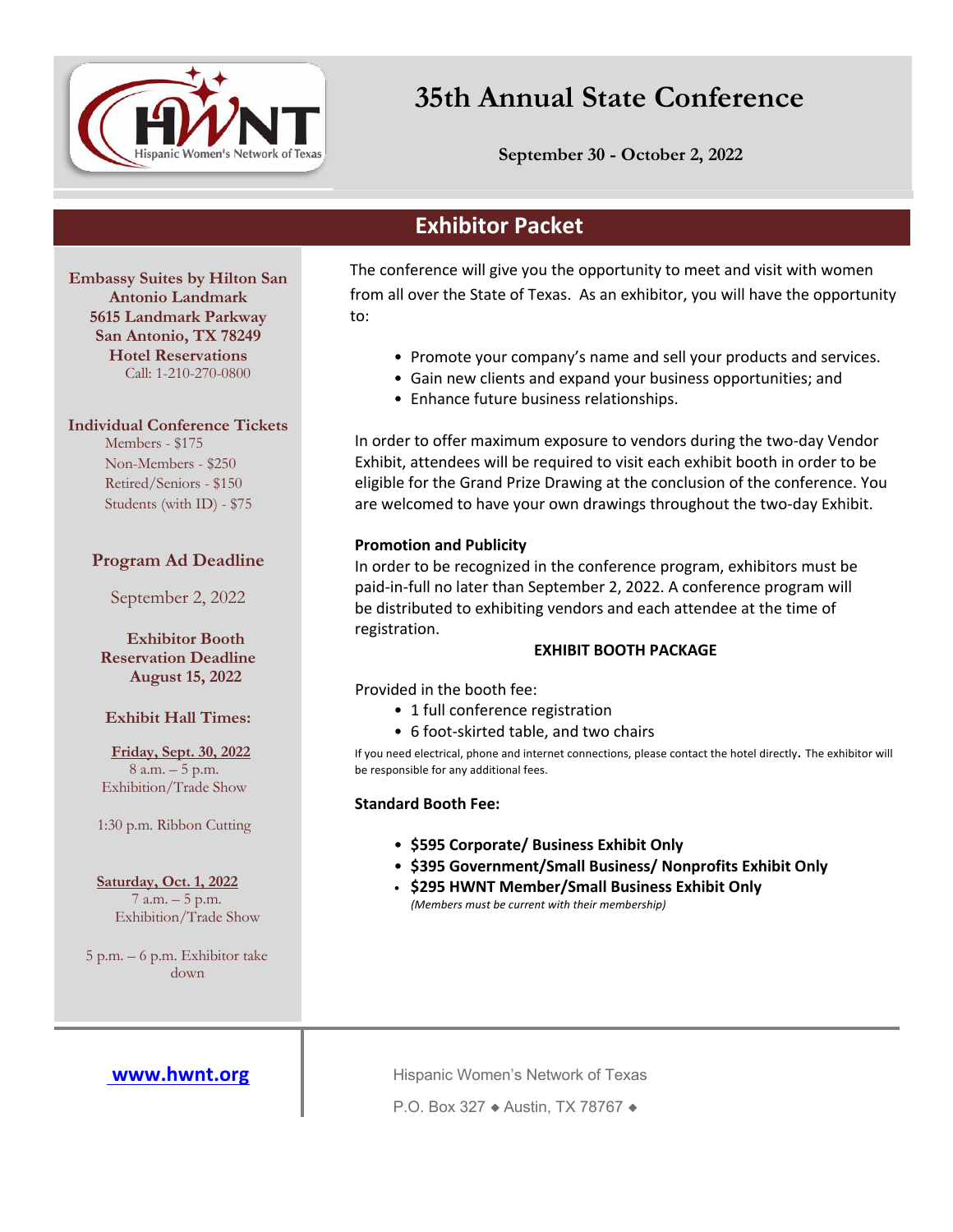

**35th Annual State Conference**

**September 30 - October 2, 2022 September 30 - October 2, 2022**

# **Exhibitor Application**

| □\$595 ~ Corporate/ Business Exhibit Only                                                                                              | One (1) Full Registration, 6' Covered Table and Two (2) Chairs.<br>Exhibitor Fees (please select one) Application with payments must be received before September 2, 2020 |
|----------------------------------------------------------------------------------------------------------------------------------------|---------------------------------------------------------------------------------------------------------------------------------------------------------------------------|
| □\$395 ~ Government/Small Business/Nonprofits Exhibit Only                                                                             |                                                                                                                                                                           |
| □\$295 ~ HWNT Member/ Small Business Exhibit Only<br>Must be a member in good standing one (1) month prior to receive the member rate. |                                                                                                                                                                           |
|                                                                                                                                        |                                                                                                                                                                           |
|                                                                                                                                        | Mail form & payment to:<br>Hispanic Women's Network of Texas, P. O. Box 327, Austin, TX 78767-0327.<br>If you have any questions, please email state-chair@hwnt.org.      |
|                                                                                                                                        | Check payments must be made out to HWNT or credit card payment can be made online.                                                                                        |
|                                                                                                                                        |                                                                                                                                                                           |
|                                                                                                                                        |                                                                                                                                                                           |

OFFICE USE ONLY: DATE FORM REC'D AMT. PD PD CHECK #